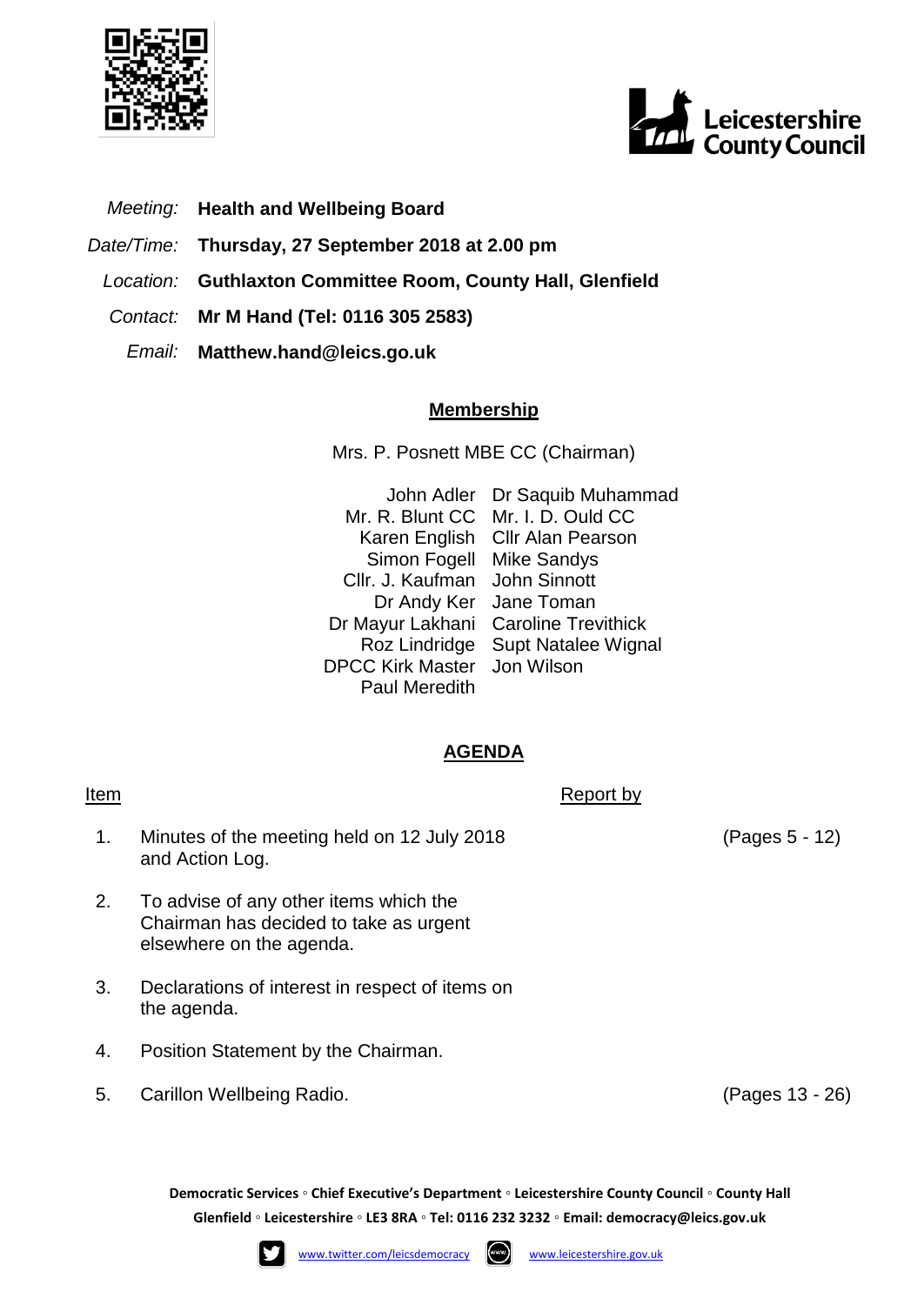**Strategy** 

| 6.  | Update on Better Care Together-The<br>Sustainability and Transformation Partnership<br>for Leicester, Leicestershire and Rutland. | <b>Better Care</b><br>Together                                                                                     | (Pages 27 - 30)      |
|-----|-----------------------------------------------------------------------------------------------------------------------------------|--------------------------------------------------------------------------------------------------------------------|----------------------|
| 7.  | Frailty.                                                                                                                          | <b>University</b><br>Hospitals of<br><b>Leicester NHS</b><br><b>Trust</b>                                          |                      |
|     | There will be a Powerpoint presentation for this item.                                                                            |                                                                                                                    |                      |
| 8.  | Future in Mind Children & Young People's<br>Emotional, Mental Health & Wellbeing<br>Transformation Plan - Implementation Review.  | <b>Better Care</b><br>Together                                                                                     | (Pages 31 - 52)      |
| 9.  | Out of Hospital Programme.                                                                                                        | <b>Better Care</b><br>Together                                                                                     | (Pages 53 - 60)      |
| 10. | Whole Life Disability Strategy.                                                                                                   | <b>Director of Adults</b><br>and Communities                                                                       | (Pages 61 -<br>104)  |
| 11. | 'The Lives We Want to Lead' The Local<br>Government Association Green Paper for Adult<br>Social Care and Wellbeing.               | <b>Director of Adults</b><br>and Communities<br>and Director of<br>Corporate<br><b>Resources</b>                   | (Pages 105 -<br>220) |
|     | <b>Performance</b>                                                                                                                |                                                                                                                    |                      |
| 12. | Leicester, Leicestershire and Rutland<br>Safeguarding Children Board Annual Report<br>2017/18.                                    | Independent Chair<br>of the<br>Leicestershire and<br><b>Rutland Local</b><br>Safeguarding<br><b>Children Board</b> | (Pages 221 -<br>266) |
| 13. | Leicester, Leicestershire and Rutland<br>Safeguarding Adults Board Annual Report<br>2017/18.                                      | Independent Chair<br>of the<br>Leicestershire and<br><b>Rutland Local</b><br>Safeguarding<br><b>Adults Board</b>   | (Pages 267 -<br>308) |
| 14. | Better Care Fund Quarterly Update.                                                                                                | Director of Health<br>and Care<br>Integration                                                                      | (Pages 309 -<br>320) |
|     | <b>Governance</b>                                                                                                                 |                                                                                                                    |                      |
| 15. | Strengthening links between the Health and<br>Wellbeing Board and the Leicestershire Safer<br>Communities Strategy Board.         | Director of Public<br>Health                                                                                       | (Pages 321 -<br>324) |